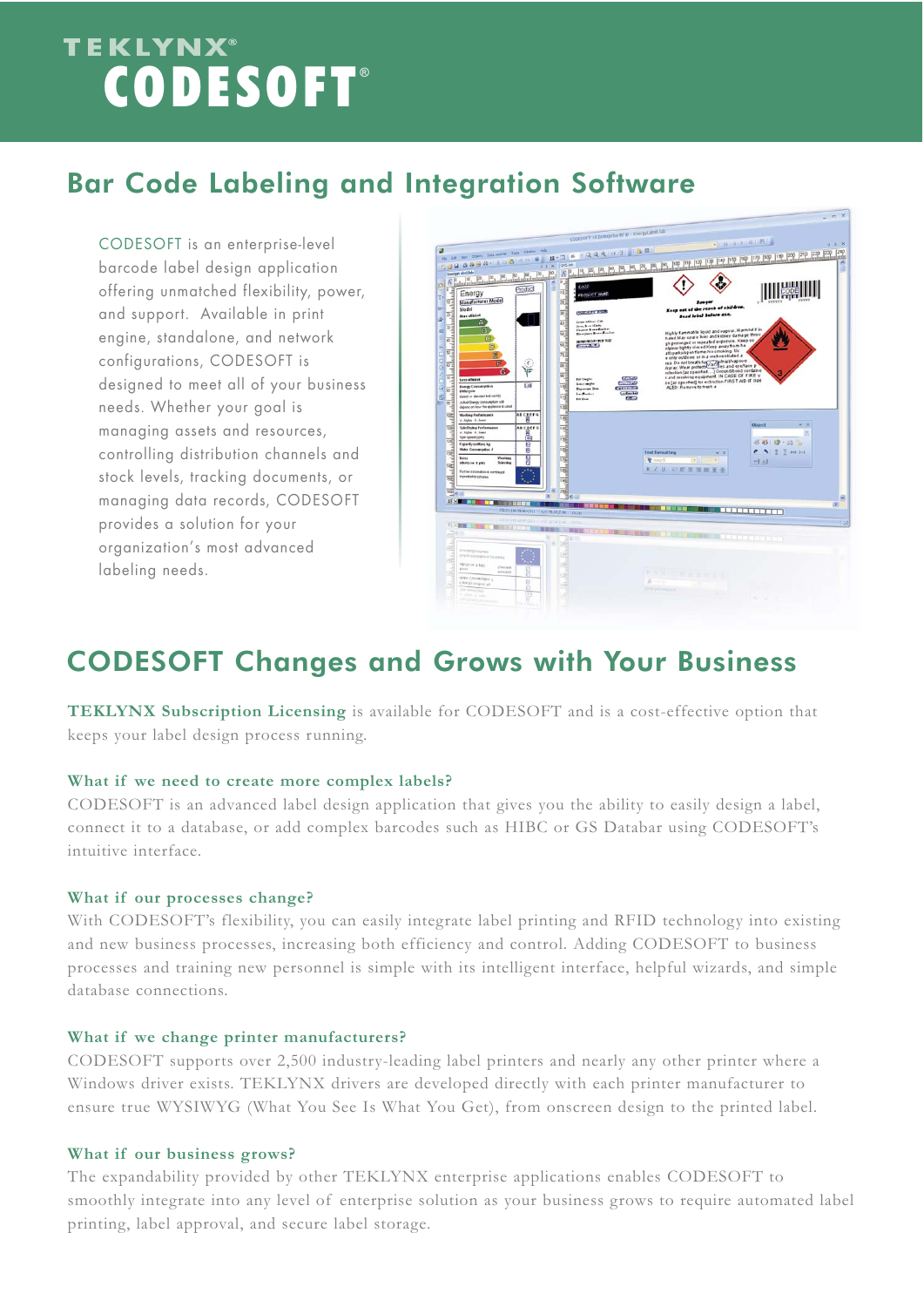### CODESOFT - Unmatched ease of use

The most powerful bar code software for Enterprise environments is now the easiest to use. Whether you need to design a label, connect to a database, or create complex bar codes such as HIBC or GS1 Databar, new Wizards in CODESOFT make bar code label creation quick and easy.

Database Variables Wizard connects your label to a database with two quick clicks.

TableLookup Wizard easily links your label to multiple databases simultaneously.

Database Connection Wizard creates a database connection to the most common databases (Access, Excel, SQL Server, Oracle, etc.).

Graphical Query Builder makes it easier to create simple or complex database queries in a graphical way and includes a color syntax editor. For advanced users, the SQL mode is still available.

New Formula Wizard quickly builds a formula in just a few mouse clicks.

HIBC and GS1 Databar Wizards easily create complex industry standard bar codes.

Variable Filters use conditional queries, which allow you to change your record set at any time by modifying variable values.

Expanded Image Library allows you to incorporate any image format (.jpg, .bmp, .tif, .eps) into your label design.

## **Flexibility**

Label Comparison Tool – With this tool, you can compare the details of your label, such as:

- Objects and their properties
- Data sources and their properties
- Label/page format
- Document properties

A detailed report allows you to navigate between the differences using a tree view.

Form Display - CODESOFT displays the label next to the variable data form so you can preview the label as you make changes. The form can be resized and customized. Variables can be modified at print time, all at once, or one by one.







#### Graphical Query Builder



Label Comparison Tool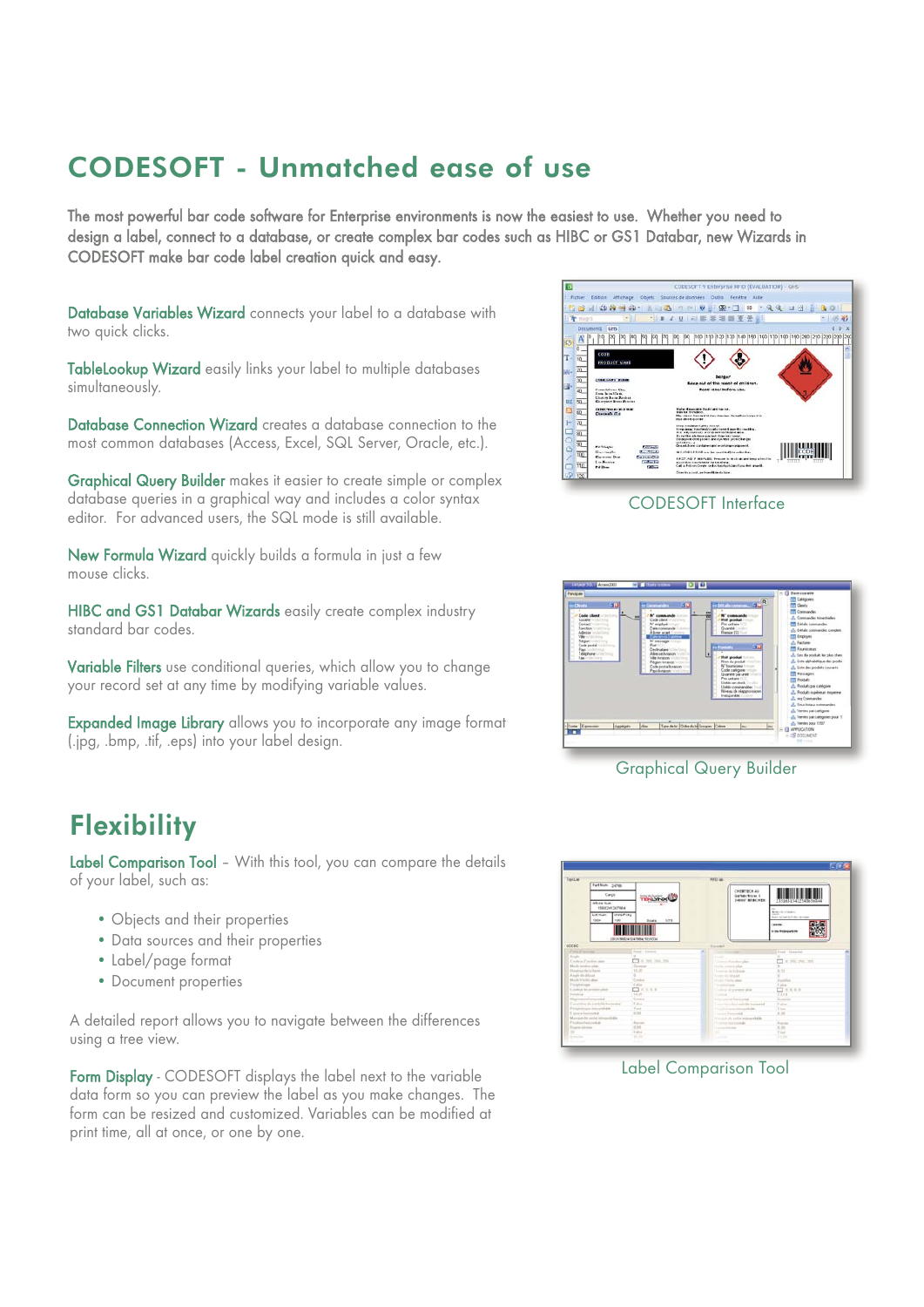## Powerful Integration Features

CODESOFT offers the most powerful integration options in the industry – allowing you unparalleled options to create custom printing interfaces and automate the label printing process.

DotNet Wrapper allows for seamless integration with products that use different technologies. As more and more integration projects use the .NET technology in either C# or VB.net - this new wrapper will make integration easier for developers.

Integrators who develop in .NET now can chose between the CODESOFT ActiveX interface or the CODESOFT .NET interface.

ActiveX Automation gives developers the ability to create and print labels dynamically from their own applications by programming through .Net, Windows Scripting, Visual Basic, Visual C, Delphi and many other languages.

OCX Component exports labels into external applications (for example, Microsoft Word).

OCX Field lets you integrate an external OCX component (for example, a clock or calendar) into a label and modify or edit its parameters.

Form Designer/Viewer makes it possible to create/view customer front-end user interface screens for data entry and label printing.

Command File Interpreter (CFI) is an easy to use utility for printing labels automatically.

Printer Object File (POF) helps you create and modify printer object files through a user-friendly interface.

## Cross-Compatibility

CODESOFT is fully compatible with other TEKLYNX enterprise applications such as:

- **SENTINEL** a server printing solution that automates the printing of barcode, compliance or RFID labels created with CODESOFT Label design software.
- **LABEL ARCHIVE** software that provides you with a traceability layer for the label design and printing process, including archiving, customizable approval rules, print history and security for label design and production environments.

## Unparalleled Printer Support

CODESOFT supports over 2,500 thermal/thermal transfer printers as well as any Windows-based printer.

With CODESOFT's high-speed, bi-directional drivers you can take advantage of every feature of your printer to print large batches of labels in a very short time. With its intuitive interface, operators can easily specify printer options including print speed, cut settings, real date/time stamps (ISO), etc.



OCX Component



HIBC and GS1 Databar Wizards